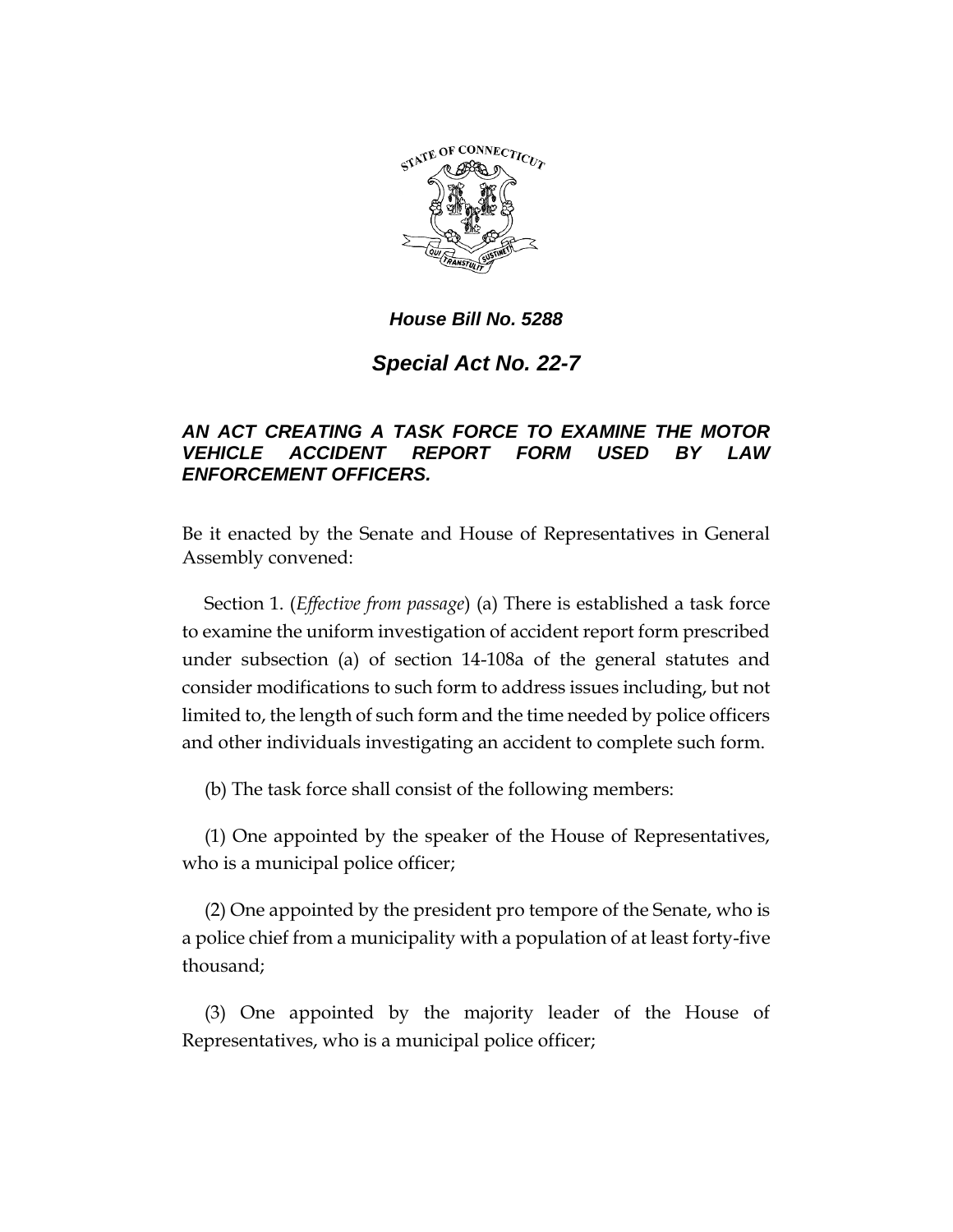#### *House Bill No. 5288*

(4) One appointed by the majority leader of the Senate, who is a representative of an association representing the interests of municipalities;

(5) One appointed by the minority leader of the House of Representatives, who is a representative from an association representing the interests of police chiefs;

(6) One appointed by the minority leader of the Senate;

(7) The Commissioner of Transportation, or the commissioner's designee;

(8) Five appointed by the Commissioner of Transportation, or the commissioner's designee, one of whom is an employee of the Highway Safety Office within the Department of Transportation, one of whom is an employee of the Bureau of Engineering and Construction within the department and one of whom is a professor employed by an institution of higher education in this state who specializes in transportationrelated research; and

(9) One appointed by the Commissioner of Emergency Services and Public Protection, or the commissioner's designee, who is a sworn member of the Division of State Police within the Department of Emergency Services and Public Protection.

(c) Any member of the task force appointed under subdivision (1),  $(2)$ ,  $(3)$ ,  $(4)$ ,  $(5)$  or  $(6)$  of subsection  $(b)$  of this section may be a member of the General Assembly.

(d) All initial appointments to the task force shall be made not later than thirty days after the effective date of this section. Any vacancy shall be filled by the appointing authority.

(e) The speaker of the House of Representatives and the president pro